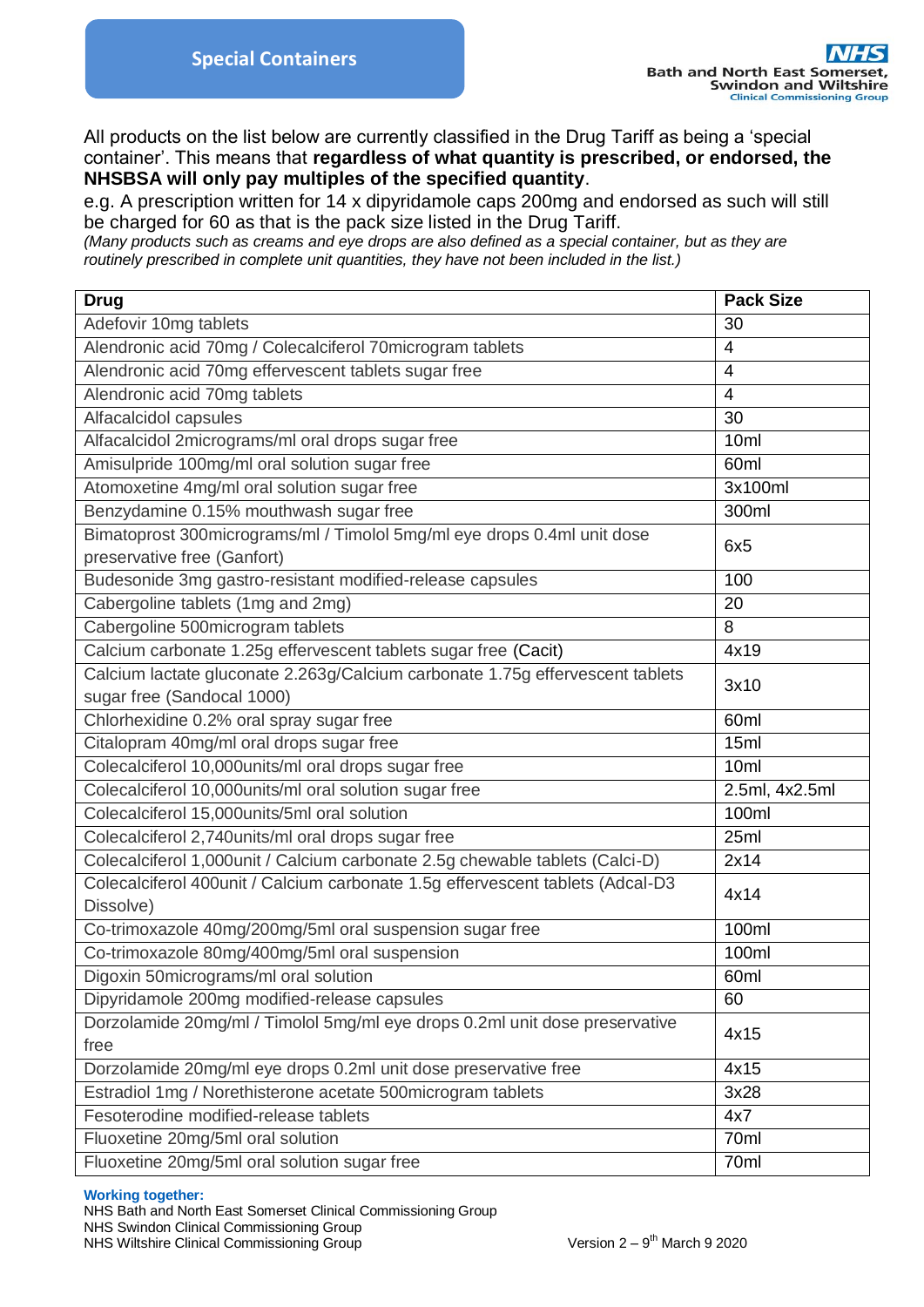| Galantamine 20mg/5ml oral solution sugar free                                  | 100ml           |
|--------------------------------------------------------------------------------|-----------------|
| Glyceryl trinitrate sublingual tablets                                         | 100             |
| Hydrocortisone 10mg soluble tablets sugar free                                 | 3x10            |
| <b>Ibandronic acid 50mg tablets</b>                                            | 28              |
| Latanoprost 50micrograms/ml / Timolol 5mg/ml eye drops 0.2ml unit dose         |                 |
| preservative free                                                              | 6x <sub>5</sub> |
| Latanoprost 50micrograms/ml eye drops 0.2ml unit dose preservative free        | 6x5, 18x5       |
| Leflunomide tablets                                                            | 30              |
| Levetiracetam 100mg/ml oral solution sugar free                                | 300ml           |
| Lidocaine 2% and Chlorhexidine gel (Instillagel)                               | 10x6, 10x11     |
| <b>Lidocaine Plasters</b>                                                      | 5               |
| Linaclotide 290 microgram capsules                                             | 28              |
| Malathion 0.5% aqueous liquid                                                  | 50ml, 200ml     |
| Mebendazole 100mg/5ml oral suspension                                          | 30ml            |
| Memantine 10mg/ml oral solution sugar free                                     | 50ml            |
| Memantine 5mg/10mg/15mg/20mg orodispersible tablets initiation pack sugar free | 28              |
| Memantine 5mg/10mg/15mg/20mg tablets treatment initiation pack                 | 28              |
| Mirtazapine 15mg/ml oral solution sugar free                                   | 66ml            |
| Naproxen 250mg effervescent tablets sugar free                                 | 2x10            |
| Nicorandil tablets                                                             | 6x10            |
| Nystatin 100,000units/ml oral suspension                                       | 30ml            |
| Oxybutynin modified-release tablets                                            | 30              |
| Perindopril arginine tablets                                                   | 30              |
| Perindopril arginine 5mg / Indapamide 1.25mg tablets                           | 30              |
| Potassium chloride 600mg / Potassium bicarbonate 400mg (total potassium        | 5x20            |
| 12mmol) effervescent tablets (Sando-K)                                         |                 |
| Prednisolone 5mg/5ml oral solution unit dose                                   | 2x5             |
| Pregabalin 20mg/ml oral solution sugar free                                    | 473ml           |
| Pyridostigmine bromide 60mg tablets                                            | 200             |
| Ranitidine 150mg effervescent tablets                                          | 4x15            |
| Ranitidine 300mg effervescent tablets                                          | 2x15            |
| Risedronate sodium 35mg tablets                                                | $\overline{4}$  |
| Risperidone 1mg/ml oral solution sugar free                                    | 100ml           |
| Rivaroxaban 15mg tablets and Rivaroxaban 20mg tablets                          | 49              |
| Rivastigmine 2mg/ml oral solution sugar free                                   | 120ml           |
| Rizatriptan 10mg oral lyophilisates sugar free                                 | 3               |
| Rufinamide 40mg/ml oral suspension sugar free                                  | 460ml           |
| Selegiline 1.25mg oral lyophilisates sugar free                                | 3x10            |
| Sodium citrate 441.17mg/5ml oral solution                                      | 30ml            |
| Sodium dihydrogen phosphate anhydrous 1.936g effervescent tablets (Phosphate   |                 |
| Sandoz)                                                                        | 5x20            |
| Sodium valproate 150mg modified-release capsules                               | 100             |
| Sodium valproate 300mg modified-release capsules                               | 100             |
| Tacrolimus capsules                                                            | 50              |
| Tacrolimus modified-release tablets                                            | 30              |
| Tafluprost 15 micrograms/ml / Timolol 5 mg/ml eye drops 0.3 ml unit dose       | 3x10            |

## **Working together:**

NHS Swindon Clinical Commissioning Group

NHS Bath and North East Somerset Clinical Commissioning Group